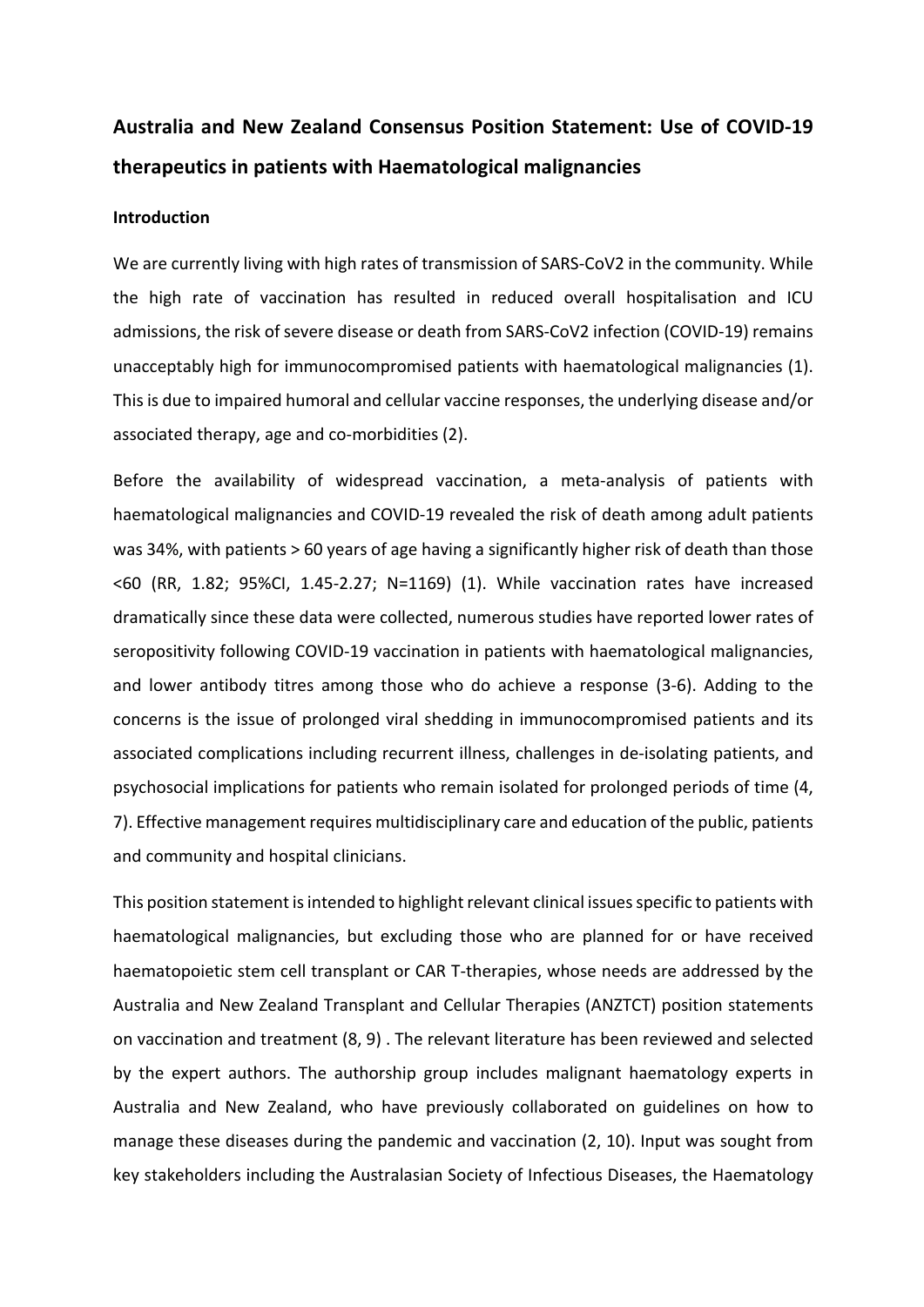Society of Australia and New Zealand, Leukaemia foundation, Lymphoma Australia, Myeloma Australia and Leukaemia and Blood Cancer New Zealand. Geographic representation, gender balance and diversity of backgrounds and disciplines were considered where possible. This position statement will be regularly reviewed and updated as further data on COVID-19 therapeutics emerge. Updates will be made on the HSANZ website www.hsanz.org.au.

#### **Vaccine Reponses in Haematology Patients**

Widespread vaccination has been crucial in reducing the morbidity, mortality and community impacts of COVID-19 infection. However, seropositivity or seroconversion following the administration of a COVID-19 vaccine; generally defined as SARS-Cov-2 spike IgG levels above a detection threshold or predefined serum antibody concentration; as opposed to the term seroprotection which is a more accurate surrogate for clinical protection; can be significantly reduced in patients with haematological malignancies (3, 11). A systematic review including 7064 patients with haematological malignancies after 2 dose of the COVID-19 vaccine showed that overall the seropositivity rates were 62-66% (11). There was a discrepancy in pooled vaccine responses based on the underlying disease, 51% in chronic lymphocytic leukaemia (CLL), 52-55% in lymphoma, 76-80% in myeloma, 87% in myeloproliferative neoplasms (MPN) including chronic myeloid leukaemia (CML) and 93% in acute leukaemia (11). These results were similar to those found in another systematic review of 2834 patients which reported serological response was seen in 42% with CLL, 52% with lymphoma, 66% with plasma cell dyscrasias, 83% with MPN, and 86% with acute myeloid leukaemia (3).

It is important to note that seroposivity rates also vary with specific treatment and timing of treatment. During active treatment seropositivity rates have been reported as low as 28% compared to 62% when patients are not on active treatment (11). The most vulnerable patient groups are those vaccinated within 12 months of CD-20 antibody therapy who had a seropositivity rate of 19% (compared to 61% when vaccination occurred > 12 months post treatment) (11). Similarly patients who had received targeted therapy such as a Bruton Kinase Inhibitor (BTKi) had a seropositivity rate of 35% (11).

Given the vulnerability of the group, studies have focussed specifically on patients with CLL, reporting impaired vaccine responses, regardless of their treatment, with 36.6% of treatment-naive CLL patients failing to seroconvert (defined as <50AU/mL SARS-CoV2 II IgG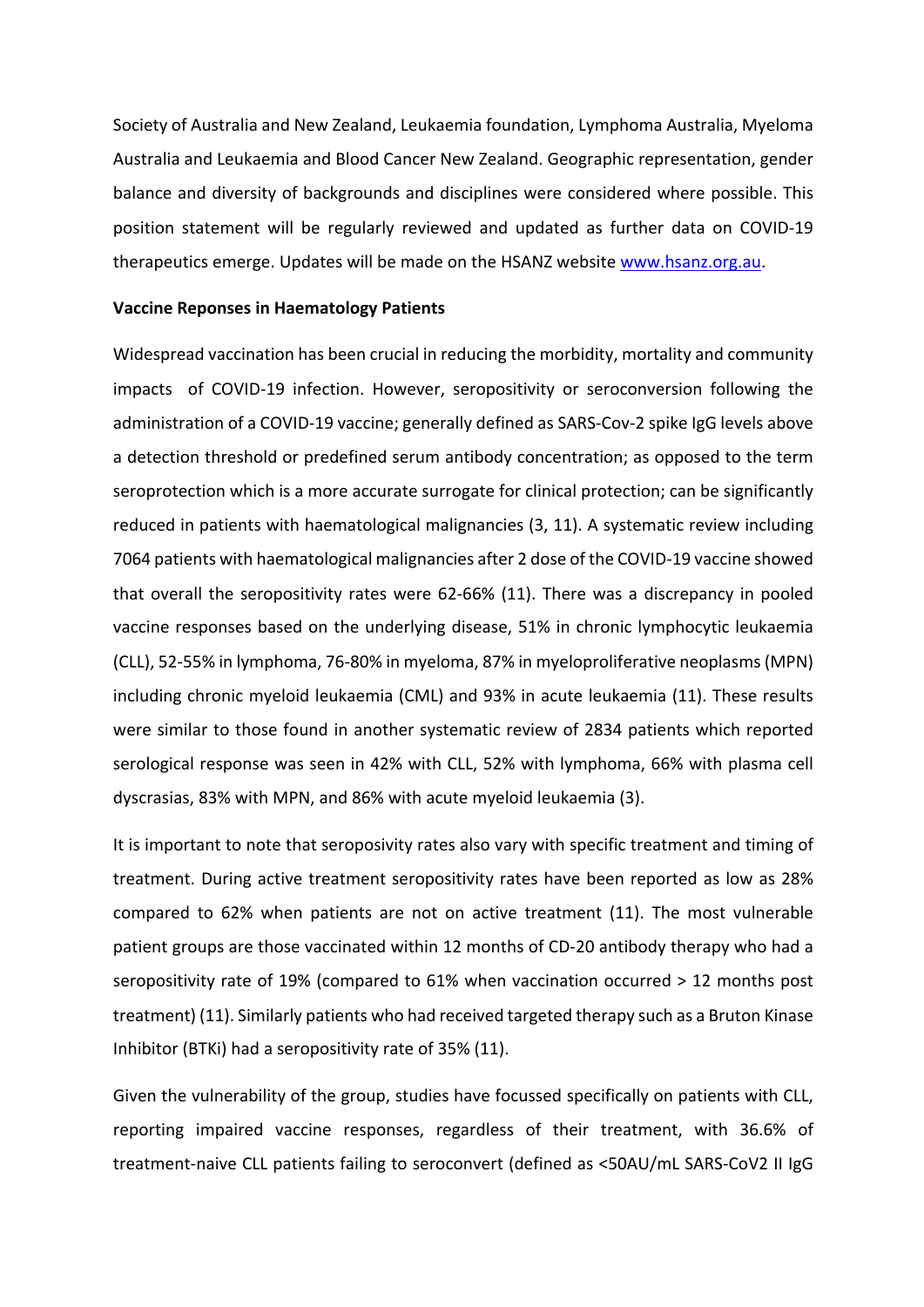antibody to spike protein) (5). Moreover, of CLL patients who were seronegative after 2 COVID-19 vaccine doses, only 23.8% seroconverted after a third dose (12).In CLL patients, titres of anti-spike antibody are low, with 75% of CLL patients failing to achieve neutralising activity against COVID-19 (5). A pooled estimate of seropositivity among those who had received anti-B-cell therapies (anti-CD20 antibodies, BTKis, or venetoclax) was 13% (5).

Patients with plasma cell dyscrasias have suboptimal COVID vaccine responses compared to normal controls (57% versus 81%) (13). Patients with monoclonal gammopathy of uncertain significance do not have significant differences compared with healthy controls however patients with smouldering myeloma and active myeloma do, regardless of treatment (13). Factors associated with vaccine response include, no active treatment (for > 6months) and a complete or partial remission with normal uninvolved immunoglobulin levels (13). Factors associated with suboptimal vaccine responses include grade 3 lymphopenia, active treatment, those who had received over three lines of previous therapy, and those receiving balantamab mafadotin, anti-CD38 or B-cell maturation antigen-targeted therapy (11, 13, 14).

Assessment of vaccine responses in MPN is complicated by the heterogeneity of disease (essential thrombocythemia, polycythaemia vera, CML and myelofibrosis) and by differential effects of treatment. In a study of vaccine responses in patients with haematological malignancies the most profoundly impaired responses were seen with the JAK inhibitor ruxolitinib, and the BTK inhibitor ibrutinib (15). In contrast, the response of CML patients treated with tyrosine kinase inhibitors and MPN patients treated with interferon-α was unaffected (compared to untreated individuals), whereas hydroxycarbamide was associated with reduced antibody titres (approximately 30% of the levels in untreated patients). An adverse impact of JAK inhibitor therapy on immune responses has been shown in several studies and appeared to be most significant in those with myelofibrosis (16, 17).

Serological responses to vaccines directed against seasonal influenza, Diphtheria-Tetanus-Pertussis and Haemophilus influenzae B are impaired in recipients of anti-CD20 therapy, but improve with time elapsed since anti-CD20 therapy, the best responses seen beyond 12 months. For example, seroconversion rates to influenza vaccination within 6 months of anti-CD20 therapy were significantly impaired in comparison to disease controls (relative benefit ratio of 0.22 [95% CI, 0.09-0.56] and 0.44 [95% CI, 0.23-0.84], respectively). However, by 6 to 12 months from anti-CD20 therapy the difference between groups narrowed, and by 12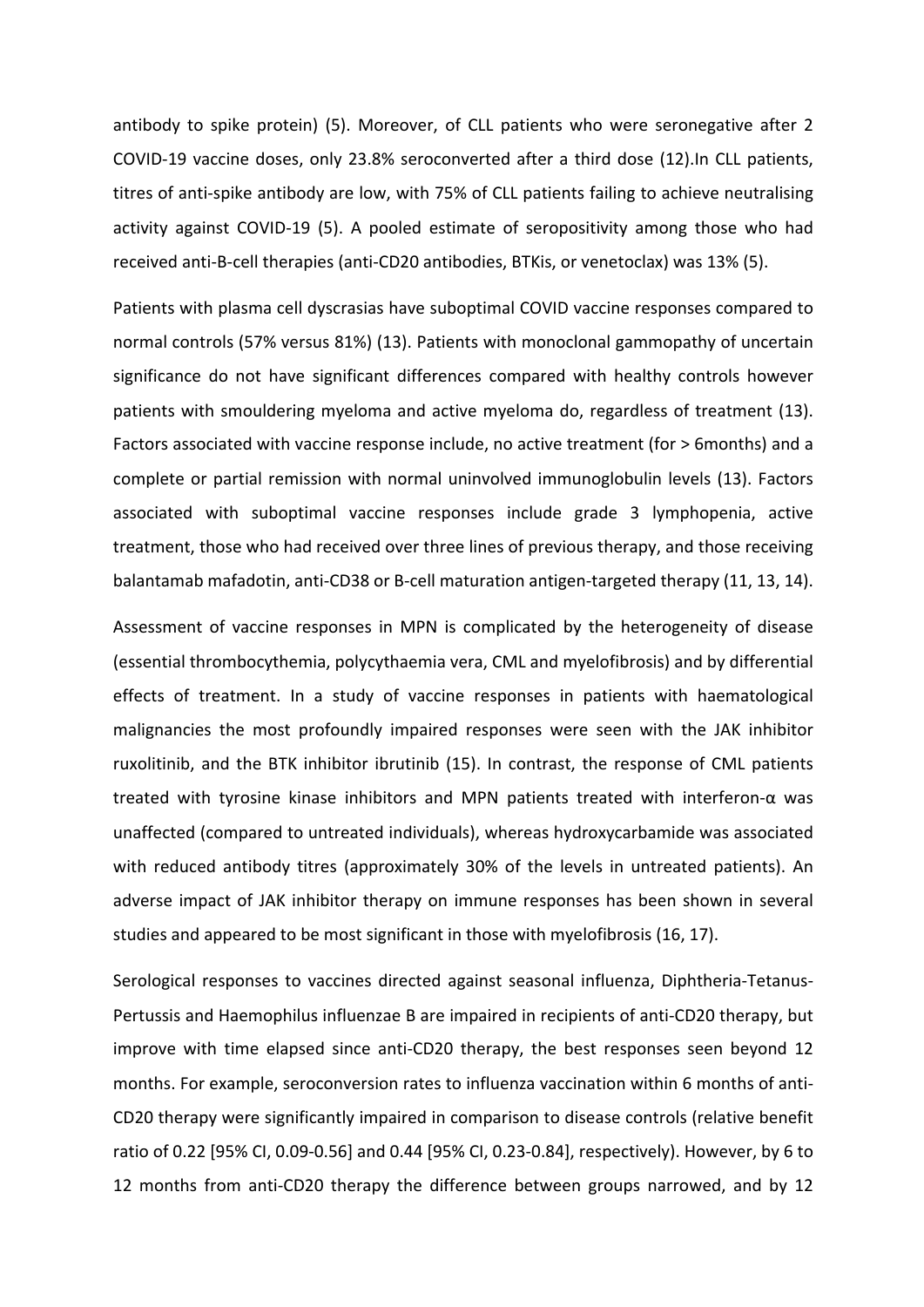months after anti-CD20 the response to vaccination was close to that of controls (1, 3). The profound impact of anti-CD20 therapy on serological response to vaccines is relevant when counselling patients, as they may be at elevated risk of developing severe COVID-19 disease even if fully vaccinated.

There may be discordance between cellular (T-cell) responses to vaccination and humoral (serological) responses. In CLL patients, over 80% of patients had SARS-CoV-2-specific T-cell responses in the normal range (5), the immune deficit being primarily humoral. A study evaluating serological and T-cell responses after mRNA vaccination in patients with CLL, B or T cell lymphoma and myeloma showed that T cell responses were detected in 86% of patients, as opposed to an overall seroconversion rate of 64.6% (18). Seventy four percent of the patients who were seronegative demonstrated a T cell response and only 13.1% had absent humoral and cellular responses (18). The correlation between T-cell responses and risk of severe COVID-19 disease is not well established. Despite this potential preserved cellular protection, it has been observed that over 40% of those who are fully vaccinated and hospitalised with COVID-19 are immunocompromised (19, 20). Finally, there is limited data on the durability of vaccine response among those with haematological malignancies who do respond to vaccination.

#### **Risk mitigation strategies**

This group has previously published consensus position statements on risk mitigation strategies, underlying disease management and vaccination of patients with haematological malignancies during the COVID-19 pandemic (2, 10). Advice in this area is likely to change with infection rates, emerging variants, and contemporaneous evidence of immune response durability. If possible, haematology patients should be vaccinated at least 2 weeks before immunosuppressive treatment (2) . However, urgent treatment must not be delayed in order to facilitate COVID-19 vaccination. Patients should be counselled regarding their risks of COVID-19 disease including at initiation of treatment. We recommend that patients are provided with clear instructions regarding what to do if diagnosed with COVID-19 in the community.

#### Pre-exposure prophylaxis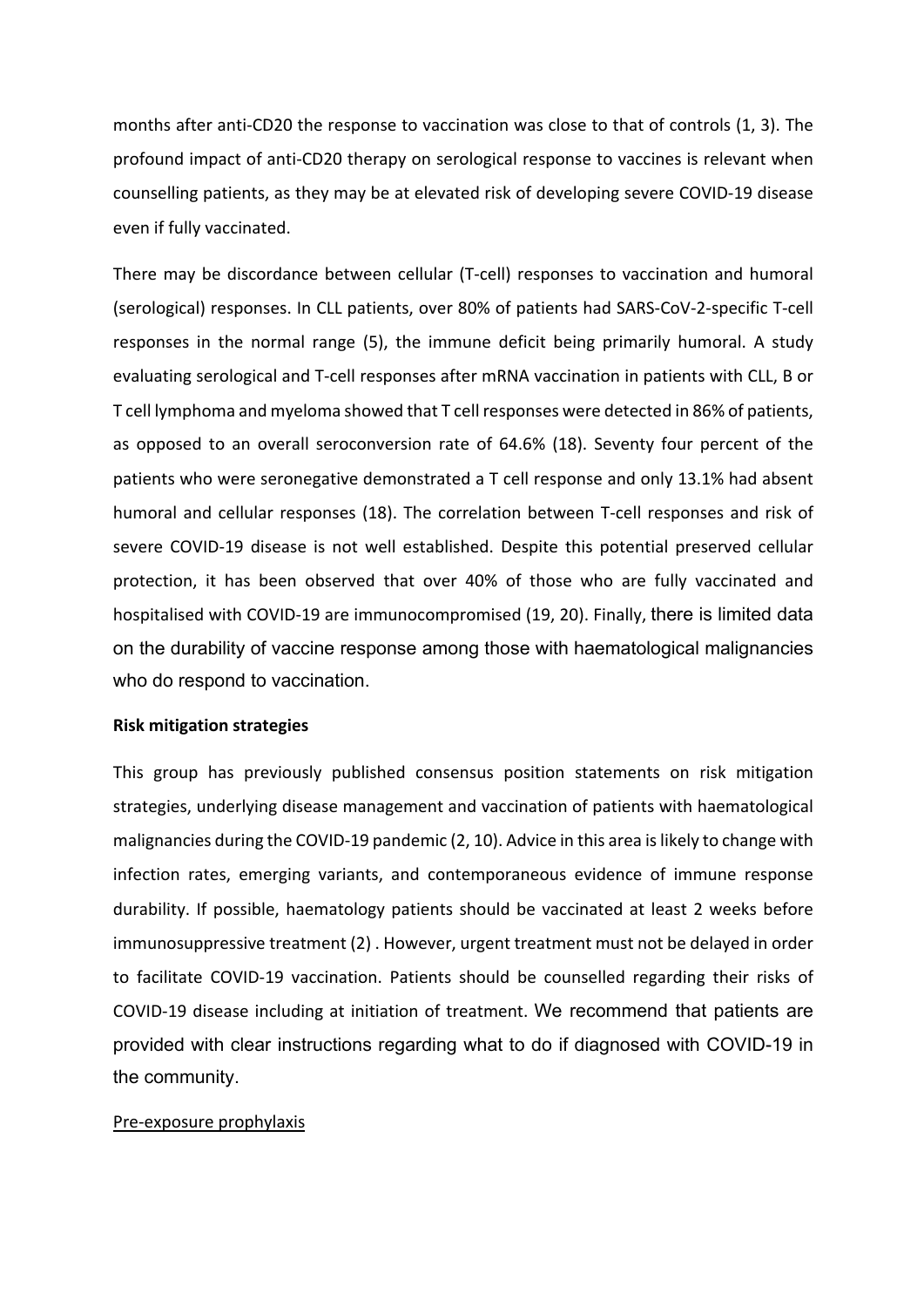Patients at the highest risk of severe COVID-19 disease are those unable to generate an immune response to vaccination. For these individuals, passive immunotherapy with longacting monoclonal antibodies can provide much needed additional protection.

A long-acting dual monoclonal antibody, tixagevimab and cilgavimab, (Evusheld®) binds to the SARS-CoV2 spike protein at 2 sites, to prevent viral entry into host cells. It is reported to reduce the risk of developing symptomatic COVID-19 infection by 77% (95% confidence interval 46.0,90.0 ) versus placebo (P<0.001) when tested in patients who were not vaccinated against COVID-19 and who were at increased risk of severe disease because of comorbidities including immune compromise, obesity and COPD (21). Tixagevimab/cilgavimab may offer up to 6 months protection following two intramuscular doses, which can be given simultaneously at two different intramuscular sites (22). This agent is recommended for immunocompromised patients who cannot be vaccinated or are at high risk of a poor response to vaccination (23). It is recommended that tixagevimab/cilgavimab administration is delayed by at least 2 weeks following COVID-19 vaccination.

While anticipated lack of an anti-spike protein vaccine response (which correlates with lack of anti-SARS-CoV-2 neutralisation activity) can be used to prioritise individuals for receipt of Tixagevimab/cilgavimab, this is not widely available (5). Tixagevimab/cilgavimab could be considered for patients who are least likely to respond to vaccination. Patients who have received haematopoietic stem cell transplantation and CAR-T therapy should be prioritised however this group's needs are addressed in the ANZTCT guidelines (8). The following groups with haematological malignancies who should be considered for Tixagevimab/cilgavimab (in order of least to more likely to respond to vaccination):

- Patients on BTKi, BCL2 inhibitors and JaK2 inhibitors and patients who have received anti CD20 therapy in the last 12 months.
- Patients who have received anti CD38, anti-antibody drug conjugates and bispecific agents in the past 6 months.
- Patients with CLL, other lymphoid malignancies and multiple myeloma who are considered clinically unlikely to respond to vaccination.
- Patients with acute leukaemia or myeloid disorders who are considered clinically unlikely to respond to vaccination.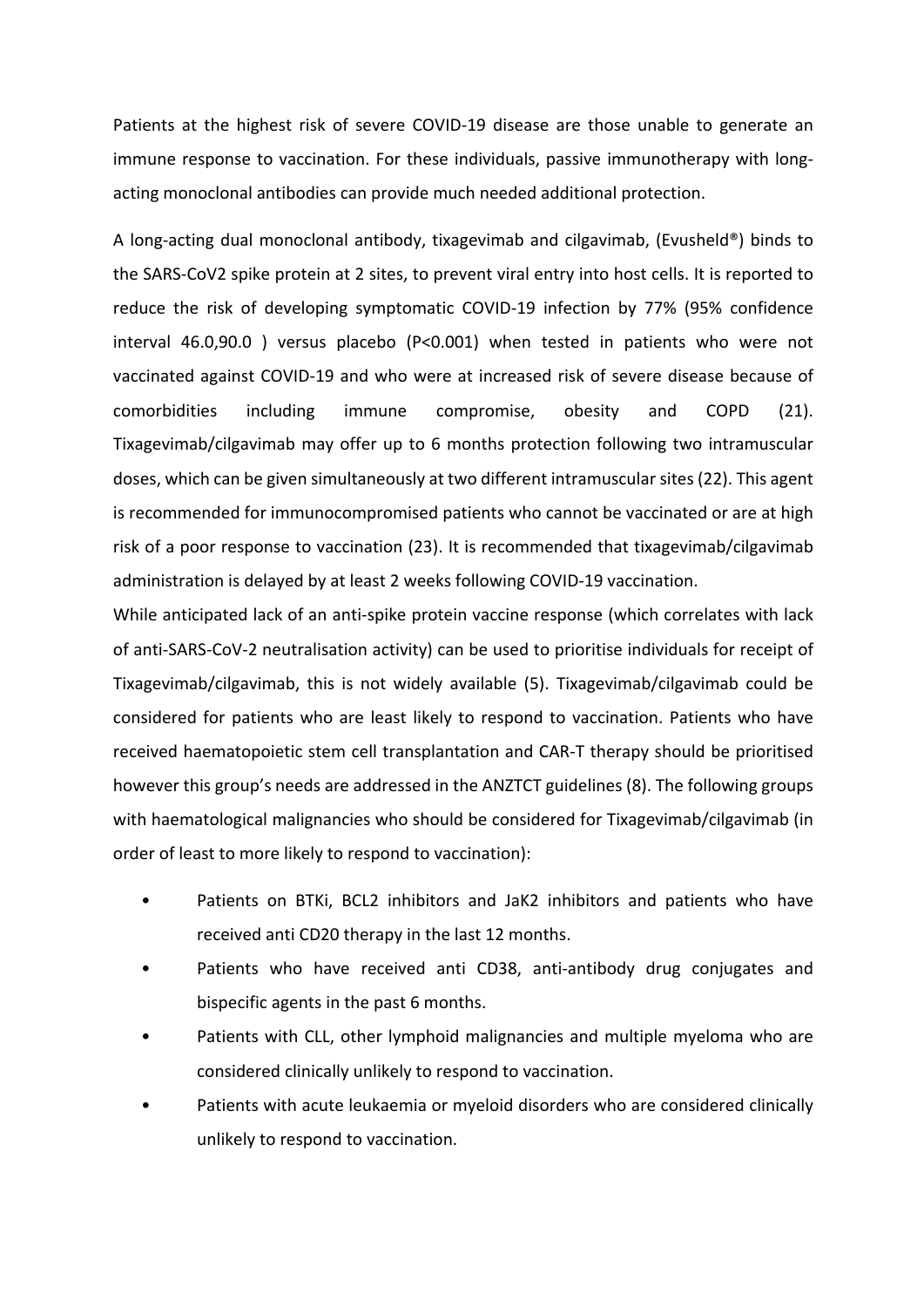Tixagevimab/cilgavimab can also be considered before initiation of therapy based on vaccination history, disease risk, B-cell depleting potential of the underlying treatment, and the likelihood of response to future vaccination. If patients receive passive immunotherapy with tixagevimab and cilgavimab during therapy or before potential B-cell depleting therapy, it may be optimal to re-dose with tixagevimab and cilgavimab at 6 months and/or offer additional vaccination doses 6-12 months after B-cell depletion, when an immune response is more likely to be achieved (11).

At this time the neutralising activity of tixagevimab/cilgavimab appears to be reduced with newer variants of SARS-CoV-2 and increased dosing maybe required (24).

During community COVID-19 spread, selection of an appropriate facility for the delivery of this treatment may require consideration of both patient exposure risk and resource constraint. Haematology units need to consider implementation strategies to ensure patients are informed of their eligibility and to facilitate equitable access.

### **Treatment**

This group supports treatment guidelines by the National COVID-19 Clinical Evidence Taskforce, and the New Zealand Ministry of Health and Cancer Agency Te Aho o Te Kahu COVID-19 Guidelines (25, 26) . The authors acknowledge that at the time of writing, availability of monoclonal antibodies is limited, and that emerging SARS-CoV-2 variants may render some products unsuitable. Furthermore, the data supporting the treatments discussed below does not include younger children.

#### Mild to Moderate COVID-19

#### *Anti-SARS-CoV-2 Monoclonal antibodies*

Sotrovimab is a recombinant human IgG1-kappa monoclonal antibody, which binds extracellular COVID-19 and facilitates antibody dependent cell-mediated cytotoxicity and antibody dependent cellular phagocytosis. It can reduce the risk of disease progression as measured by all cause hospital admissions and all cause death in high-risk patients (relative risk reduction, 85%; 97.24% confidence interval [CI], 44 to 96; P=0.00), it was also found to reduced ED presentations and ICU admissions (27). There is no contraindication to the use of sotrovimab in those with significant renal or hepatic impairment. The terminal half-life of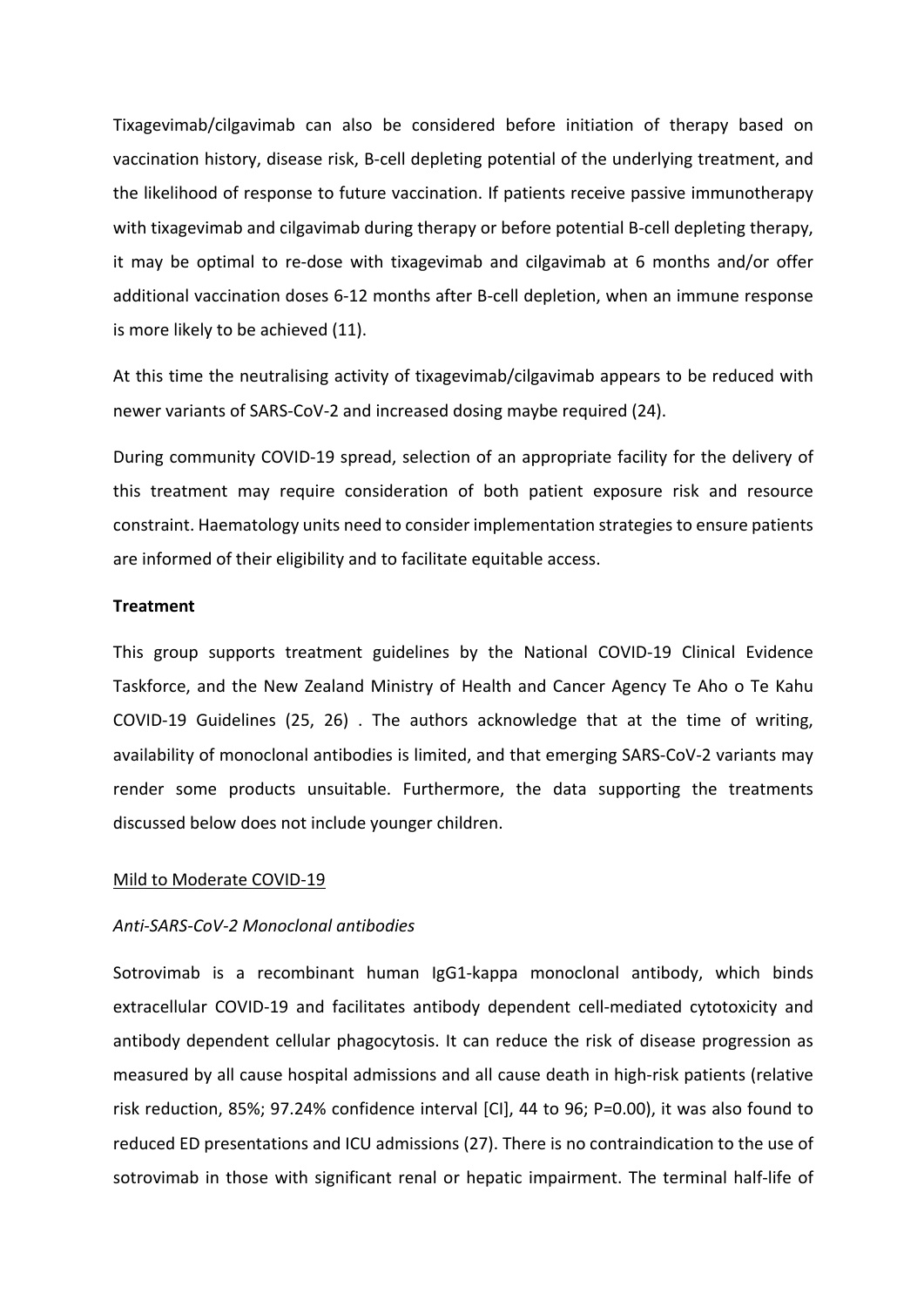sotrovimab is less than 2 months, limiting it to treatment rather than prophylaxis, and vaccination should be deferred until 3 months following sotrovimab infusion to maximise vaccination responses. Importantly, efficacy has only been shown when administered within 5 days of symptom onset, in patients with mild to moderate disease. Several other anti-SARS-CoV-2 monoclonal antibodies are available for mild to critical COVID-19 infection, including casirivimab and imdevimab. Of note, the activity of this agent depends on the underlying variant of SARS-CoV-2, and it is unlikely that sotrovimab is effective against the B.1.1.529/BA.2 strains (28, 29).

#### *Antiviral agents*

Nirmatrelvir plus ritonavir (Paxlovid): Nirmatrelvir is a protease inhibitor, and ritonavir, when used in combination, inhibits its CYP3A metabolism. Paxlovid is indicated in patients with mild COVID-19 disease and no oxygen requirement who are within 5 days of symptom onset. The treatment course is nirmatrelvir 300mg (2 x 150mg) plus ritonavir (100mg) po bd for 5 days. It is contraindicated in severe liver disease and in those with severe renal impairment (eGFR < 30 mL/min/1.73 m2). Dose reduction (nirmatrelvir 150mg + ritonavir 100mg) is recommended in patients with eGFR 30-60 mL/min/1.73 m2. There are multiple drug interactions to be aware of with the use of Paxlovid. The ritonavir component is a strong CYP3A inhibitor, and can increase concentration and toxicity risk of many cancer therapies including BTK inhibitors, venetoclax, brentuximab, vincristine, ruxolitinib and prednisone. Of particular concern is the increased concentration of venetoclax; this combination should be avoided during the venetoclax dose escalation phase of venetoclax due to the elevated risk of tumour lysis syndrome. Supportive agents including azole antifungals such as voriconazole and immunosuppressants such as ciclosporin are also affected by ritonavir, and are likely to require dose modification and/or close therapeutic drug monitoring.

Molnupiravir (Lagevrio): is a ribonucleoside analog that inhibits SARS- CoV-2 replication. It should be administered within 5 days of illness onset in those with mild symptoms and no oxygen requirement. Molnupiravir 800mg (4x200mg) po bd is administered as a 5 day course of treatment with no requirement for dose adjustment for age or renal or hepatic impairment. It is contraindicated in pregnancy (category D). Molnupiravir is associated with an increased SARS-CoV2 mutagenesis (30). which could be a concern for immunosuppressed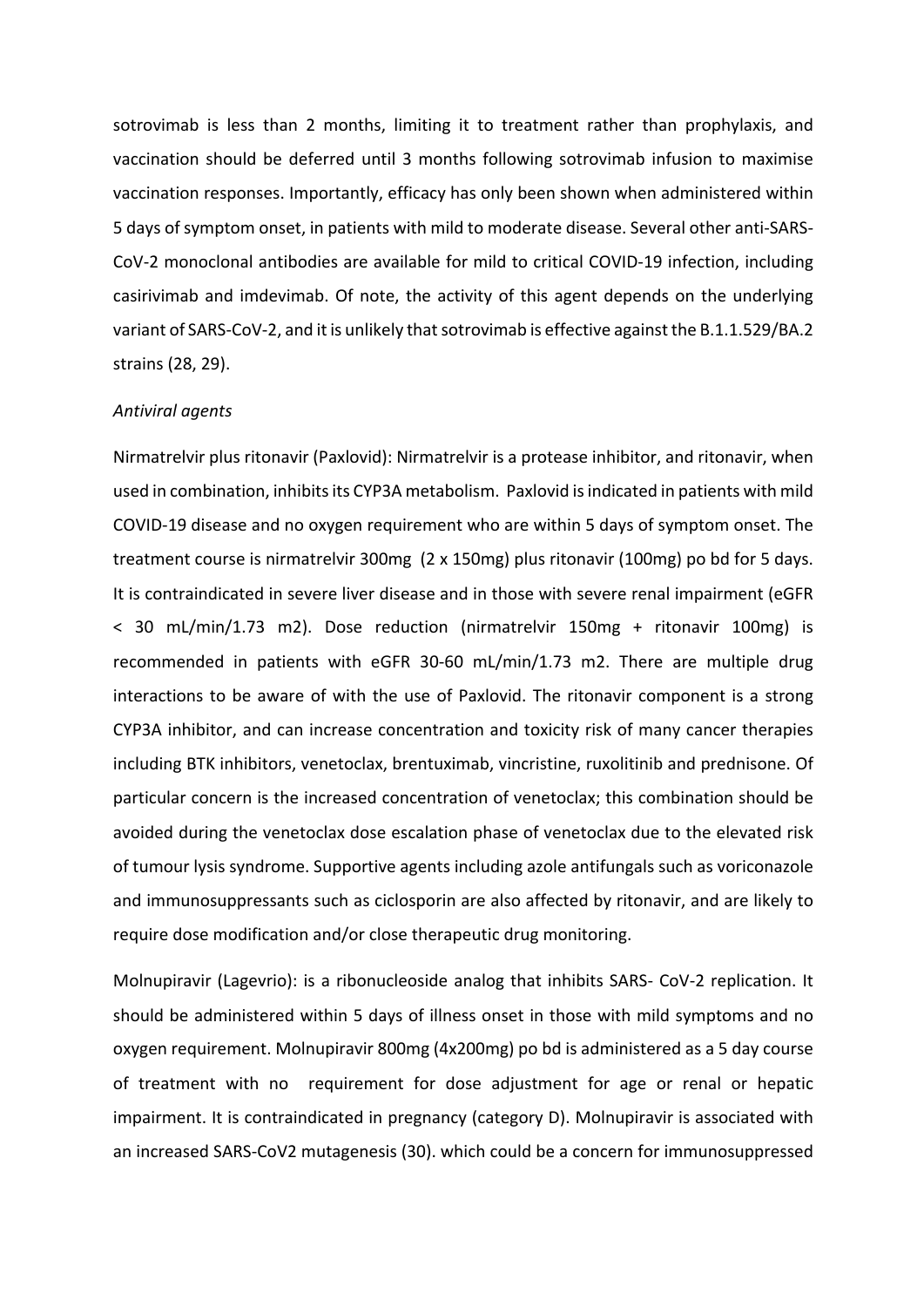patients at risk of prolonged viral shedding. However, it has fewer drug interactions than nirmatrelvir plus ritonavir.

Steroids: Inhaled budesonide and systemic dexamethasone are adjunctive treatments, the latter indicated in patients who have developed an oxygen requirement. Prolonged and high steroid use in patients with haematological malignancies should be supported with PJP, antiviral and antifungal prophylaxis as clinically indicated.

### Moderate to Severe disease

Patients with haematological malignancies and moderate to severe disease due to COVID-19 infection should receive multi-disciplinary care from experts in intensive care, infectious disease and respiratory medicine in collaboration with the treating haematologist. In addition to standard COVID-19 management strategies such as anticoagulation, prone nursing and oxygen supplementation, the haematologist can assist in providing guidance regarding the level and duration of immunosuppression of the patient depending on their treatment and underlying disease and can oversee therapeutic drug monitoring for example in patients on antifungal prophylaxis and viral reactivation risks and can suggest escalation of care or adjuncts specific to the needs of patients with haematological malignancies such as intravenous immunoglobulin (IVIG) for patients with hypogammaglobulinaemia or granulocyte colony stimulating factor for neutropenic patients.

## **Monitoring of Patients with COVID-19**

We recommend that patients with COVID-19 receive standard of care monitoring via their local hospital COVID-19 pathway, as well as regular review, by Telehealth where appropriate, by a haematologist or clinician experienced in managing immunocompromised patients, to advocate in the event of deterioration, to monitor disease resolution, and to ensure that disease-related follow up is not overlooked. If patients are on ongoing treatment for their underlying haematological malignancy close follow up to screen for recurrence of symptoms that my necessitate re-testing and retreatment is needed.

## Prolonged viral infection, issues with de-isolation and viral reactivation

Immunocompromised individuals can also have prolonged COVID-19 infection and viral shedding (31-33) which in part may relate to the development of T-cell exhaustion (2).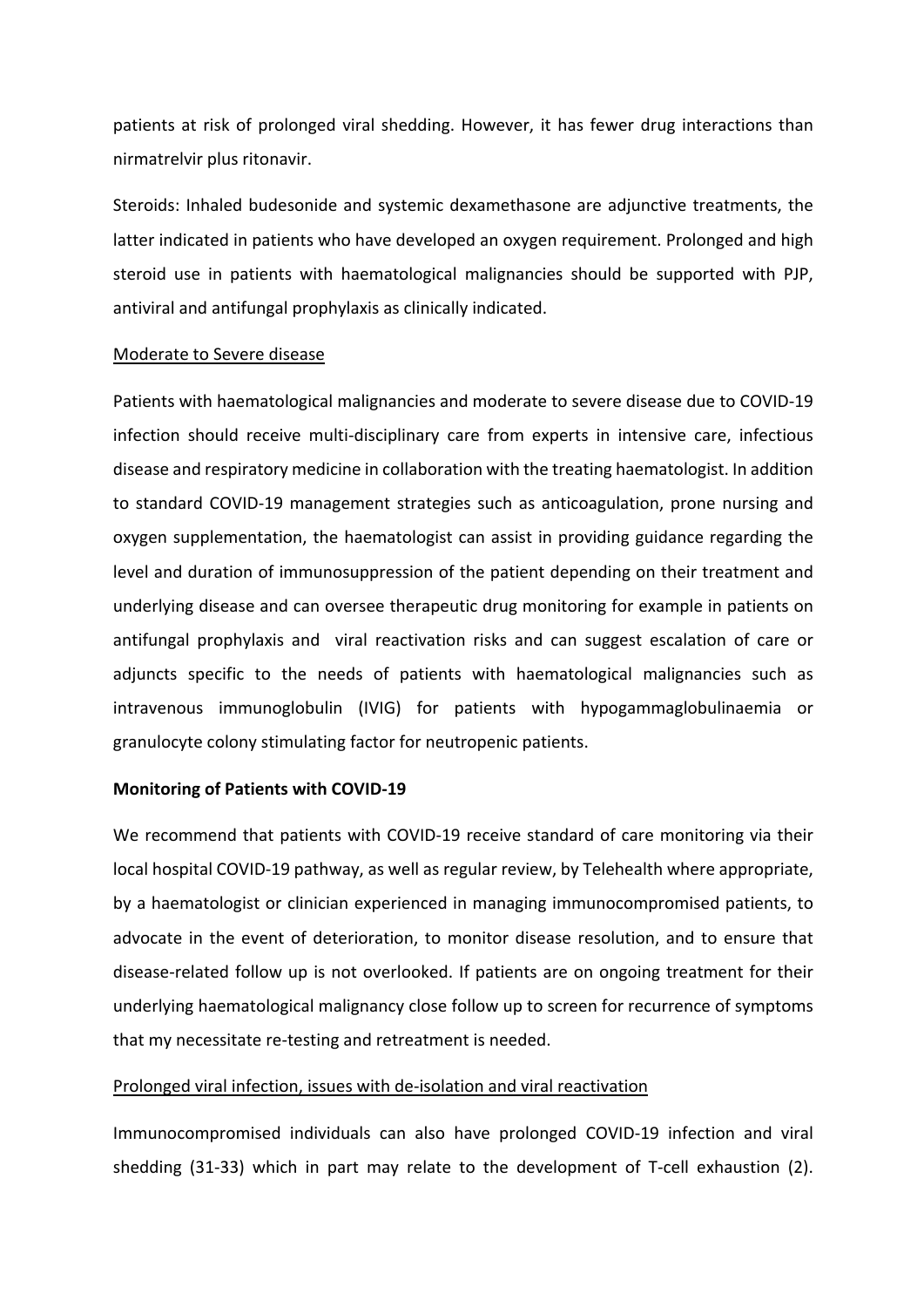Consequently, this can cause difficulty in de-isolating patients following infection, as well as delayed manifestations of COVID-19. Anecdotally there have been several cases of patients experiencing re-infection or failure to clear infection within the first few months of infection. There is mixed guidance regarding surveillance testing and re-treatment. Increasingly, use of PCR cycle threshold (Ct) and viral cultures may be used to guide management and de-isolation of patients with persistent PCR positivity (34, 35). Cycle threshold on PCR testing correlates inversely with viral load, and is a surrogate marker proposed for clearance testing. Assays vary in sensitivity making identification of a universal Ct cut-off difficult, however higher Ct values are thought to be associated with a low risk of infectivity. Haematologists should liaise with local infection control, microbiology and infectious diseases teams to interpret local values. Viral culture is also useful if positive, however test accuracy is dependent on specimen quality so negative results should be interpreted with caution, and in conjunction with Ct values. Correlation between high Ct and negative viral culture has been established. Viral culture may not be readily available at all centres. If viral culture is not available, then high Ct, symptom resolution and negative rapid antigen test could be relied on to determine safety to deisolate. Importantly symptom recurrence following resolution of symptoms should prompt re-testing. COVID positive patients who remain SARS-CoV-2 culture positive, have low Ct values or who have declining Ct values after a course of treatment should be evaluated for additional or continuing antiviral therapies in consultation with their haematologist and a medical virologist Infectious diseases/ microbiology specialist with expertise in managing COVID-19. No recommendation to deisolate can be made whilst there is evidence of ongoing replicationcompetent viral shedding however additional psychosocial support should be offered if this resource is available given the impacts of prolonged isolation in this patient population (7). In a persistently positive patient who remains SARS-CoV-2 culture positive or who has falling Ct values following treatment, the decision to release from isolation should be made by the treating clinician and local infectious diseases/infection prevention teams.

#### **Mitigating Treatment Delays Due to COVID-19 positivity**

Patients initiating chemo- or immune-therapy for a haematological malignancy in a hospital setting should be screened for COVID-19 by PCR or rapid antigen testing. If possible, we recommend delay of therapy until PCR negative and asymptomatic. Optimal delay between infection and treatment is unknown and proceeding with treatment may need to be weighed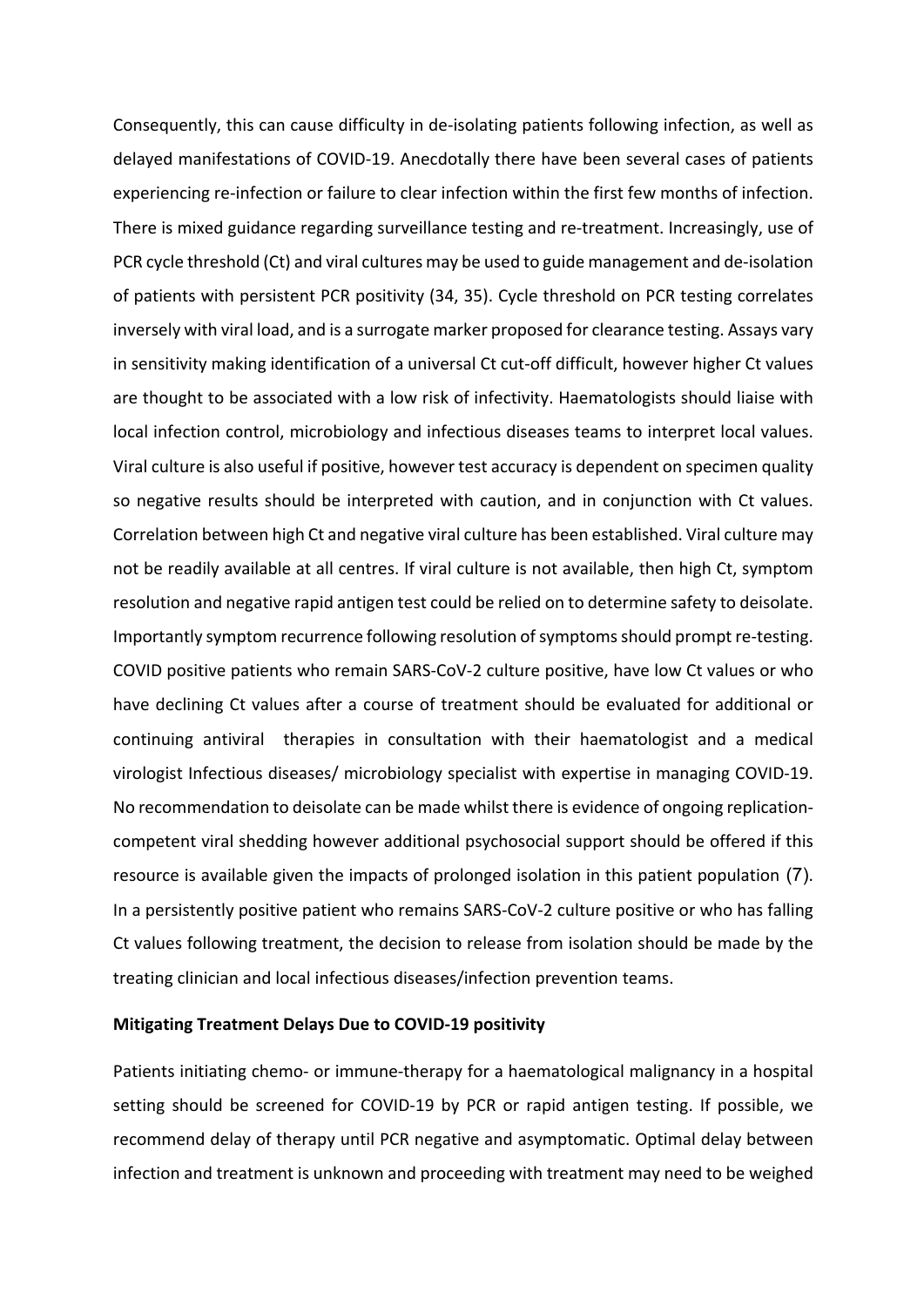against the severity of symptoms and the urgency of treatment. If patients are a close contact prior to treatment, we recommend a 14 day deferral period if possible, given the infection latency period. We recommend that patients who become positive following initiation of therapy should be treated as described above with COVID appropriate treatment and the decision to proceed with therapy be based on clinical urgency and need.

## **Long COVID**

The long term impact of COVID on patients with haematological malignancies is yet to be established, particularly in terms of quality of life. We recommend where possible, considering multidisciplinary approaches, in collaboration with respiratory and rehabilitation physicians. Local models for screening, assessment and management of long COVID are emerging.

# **Summary of Recommendations**

# *Prevention*

- Patients should be counselled regarding their increased risk of severe COVID-19 infection in the setting of sub-optimal vaccine responses
- Patients should be ideally fully vaccinated 2 weeks prior to treatment as per local guidance but crucial therapy such as induction therapy for acute leukaemia must not be delayed
- Patients should be counselled regarding their risks of COVID-19 including at initiation of treatment
- Provide clear patient education regarding actions to take in the event of community COVID-19 diagnosis
- Patients with anticipated suboptimal vaccine response based on disease or treatment should be offered pre-exposure prophylaxis with tixagevimab and cilgavimab:
	- o Patients on BTKi, BCL2 inhibitors and JaK2 inhibitors and patients who have received anti CD20 therapy in the last 12 months.
	- o Patients who have received anti CD38, anti-antibody drug conjugates and bispecific agents in the past 6 months.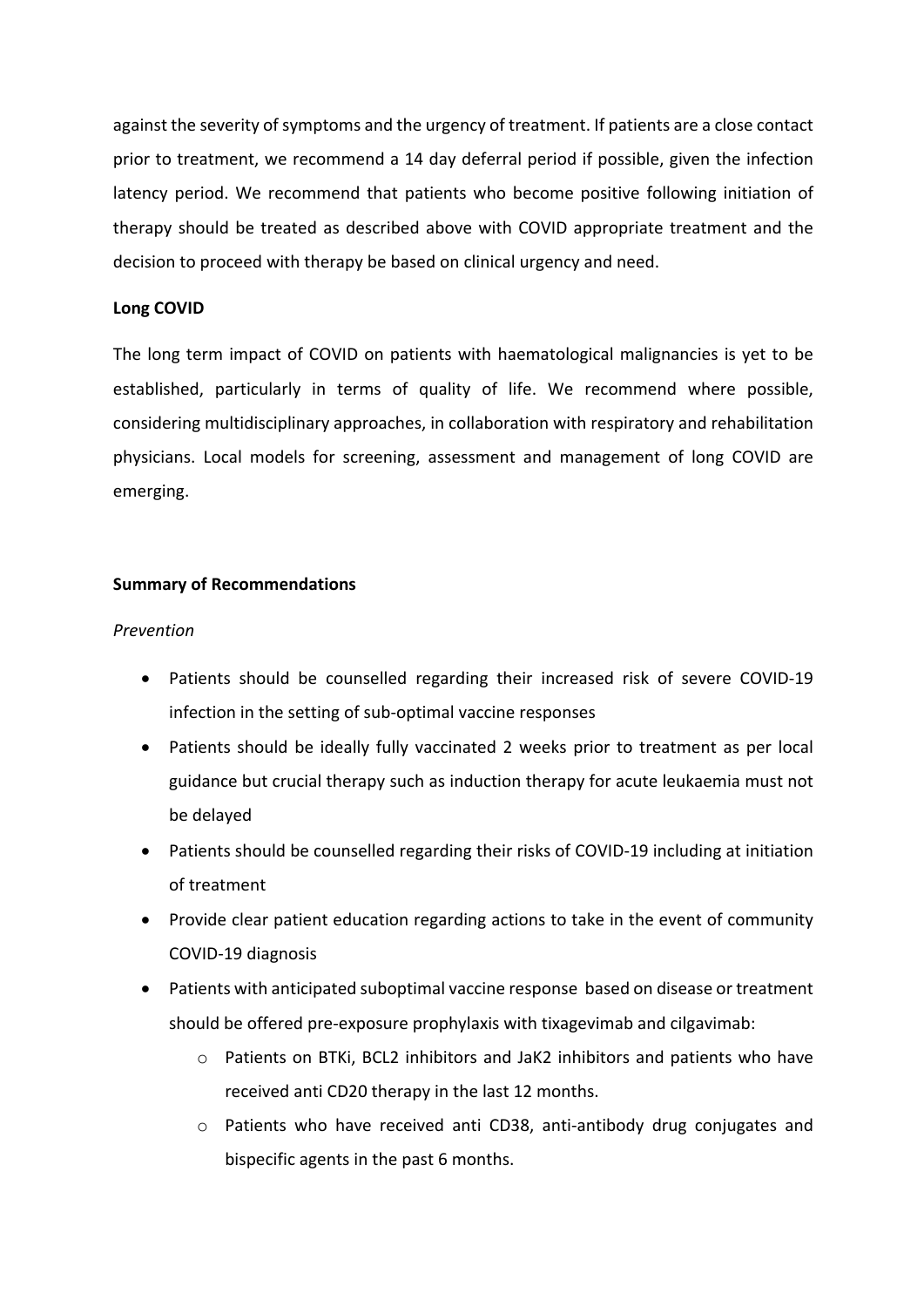- $\circ$  Patients with CLL, other lymphoid malignancies and multiple myeloma who are considered clinically unlikely to respond to vaccination.
- o Patients with acute leukaemia or myeloid disorders who are considered clinically unlikely to respond to vaccination.
- Patients who receive tixagevimab and cilgavimab in an attempt to protect patients during a period of treatment or during a period of B-cell depletion should be provided with a vaccination plan (e.g. additional doses and timing) following completion of therapy.

# *Treatment*

- Patients with mild to moderate COVID-19 should be offered antiviral treatment as early as possible.
- Remote care services to manage COVID-19 positive patients in the home and the hospital setting require oversight by a haematologist or clinician experienced in managing immunocompromised patients
- COVID-19 infection should be managed in accordance with best practice at the time of diagnosis, as advised by Infectious Diseases, Respiratory and Intensive Care specialists, and in line with current guidelines from the National COVID-19 Clinical Evidence Taskforce and the New Zealand Ministry of Health and Cancer Agency Te Aho o Te Kahu COVID-19 Guidelines.
- Site-specific treatment pathways in patients with haematological malignancies with COVID-19 are encouraged to ensure supply and facilitate timely administration of treatments
- Caution is recommended regarding potential drug interactions and renal and liver impairment when using nirmatrelvir plus ritonavir

# *Post-infection monitoring and de-isolation*

- Guidelines in this area are rapidly evolving, and confirmation with local regulations is recommended
- Consider the use of PCR cycle threshold (Ct) and viral cultures to guide management and de-isolation of patients with persistent PCR positivity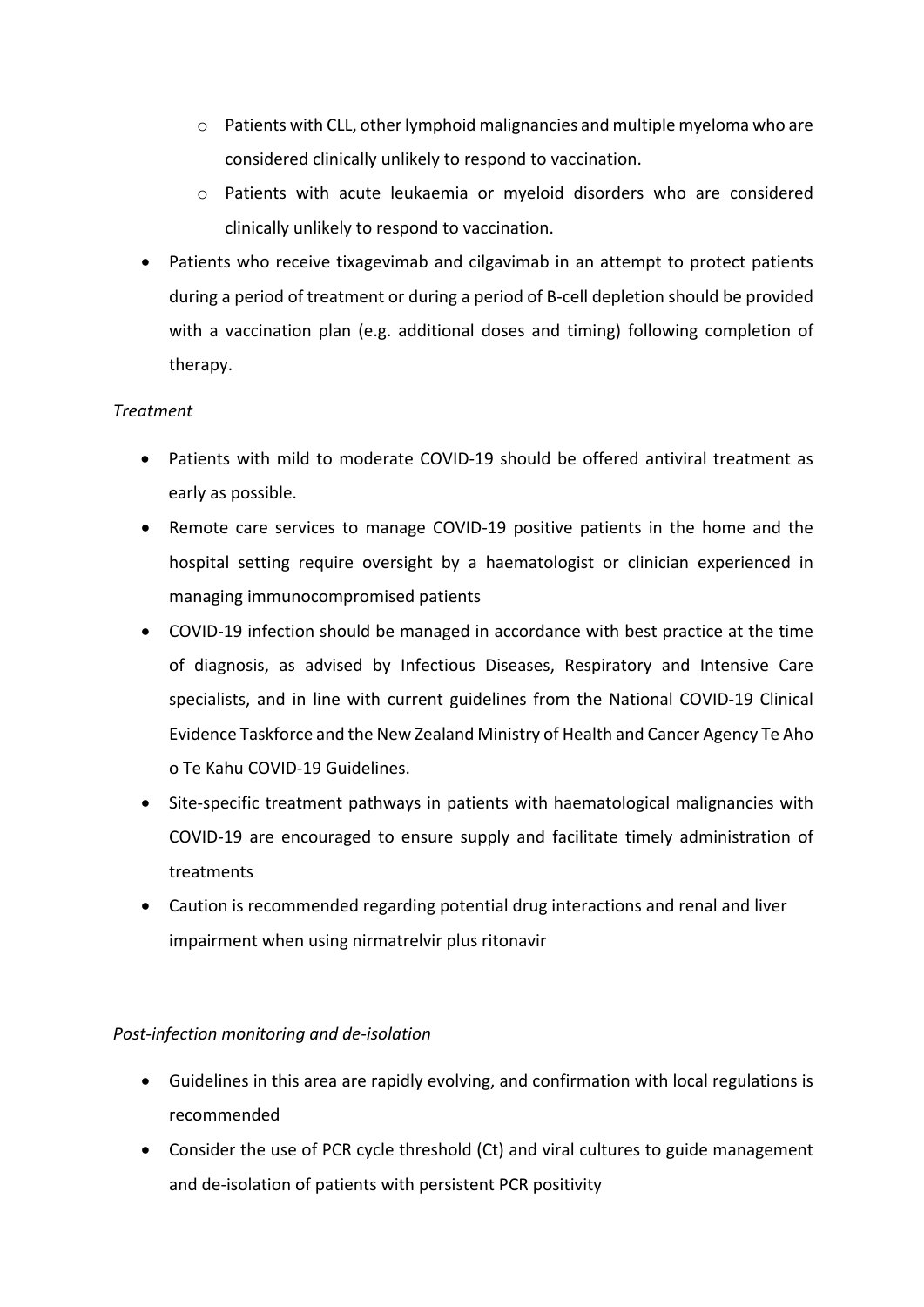- Patients with persistent positivity; where viral culture is not available, Ct value and symptom resolution could guide deisolation
- In persistently positive patients, discussion with local Infectious Disease specialist is recommended, and extended psychosocial supports should be offered where possible
- Symptom recurrence following resolution of symptoms should prompt re-testing
- Patients with long COVID where possible should be managed with the support of a multidisciplinary team including respiratory and rehabilitation physicians

# *Mitigating COVID related treatment delays*

- Patients initiating chemo- or immune-therapy for a haematological malignancy in a hospital setting should be screened for COVID-19 by PCR or rapid antigen testing
- If positive we recommend delay of therapy until PCR negative and asymptomatic if possible.
- If patients are a close contact prior to treatment, we recommend a 14 day deferral period if possible given the infection latency period
- Optimal delay between patient infection and proceeding to treatment is unknown but this needs to balance the urgency of treatment and severity of symptoms

# **References**

1. Vijenthira A, Gong IY, Fox TA, Booth S, Cook G, Fattizzo B, et al. Outcomes of patients with hematologic malignancies and COVID-19: a systematic review and meta-analysis of 3377 patients. Blood. 2020;136(25):2881-92.

2. McCaughan G, Di Ciaccio P, Ananda-Rajah M, Gilroy N, MacIntyre R, Teh B, et al. COVID-19 vaccination in haematology patients: an Australian and New Zealand consensus position statement. Internal Medicine Journal. 2021;51(5):763-8.

3. Gong I, Vijenthira A, Betschel S, Hicks LK, Cheung M. COVID-19 Vaccine Response in Patients with Hematologic Malignancy: A Systematic Review and Meta-Analysis. Blood. 2021;138(Supplement 1):4113-.

4. Jackson LA, Anderson EJ, Rouphael NG, Roberts PC, Makhene M, Coler RN, et al. An mRNA Vaccine against SARS-CoV-2 — Preliminary Report. New England Journal of Medicine. 2020;383(20):1920-31.

5. Shen Y, Freeman JA, Holland J, Solterbeck A, Naidu K, Soosapilla A, et al. COVID-19 vaccine failure in chronic lymphocytic leukaemia and monoclonal B-lymphocytosis; humoural and cellular immunity. British Journal of Haematology.n/a(n/a).

6. Walsh EE, Frenck RW, Falsey AR, Kitchin N, Absalon J, Gurtman A, et al. Safety and Immunogenicity of Two RNA-Based Covid-19 Vaccine Candidates. New England Journal of Medicine. 2020;383(25):2439-50.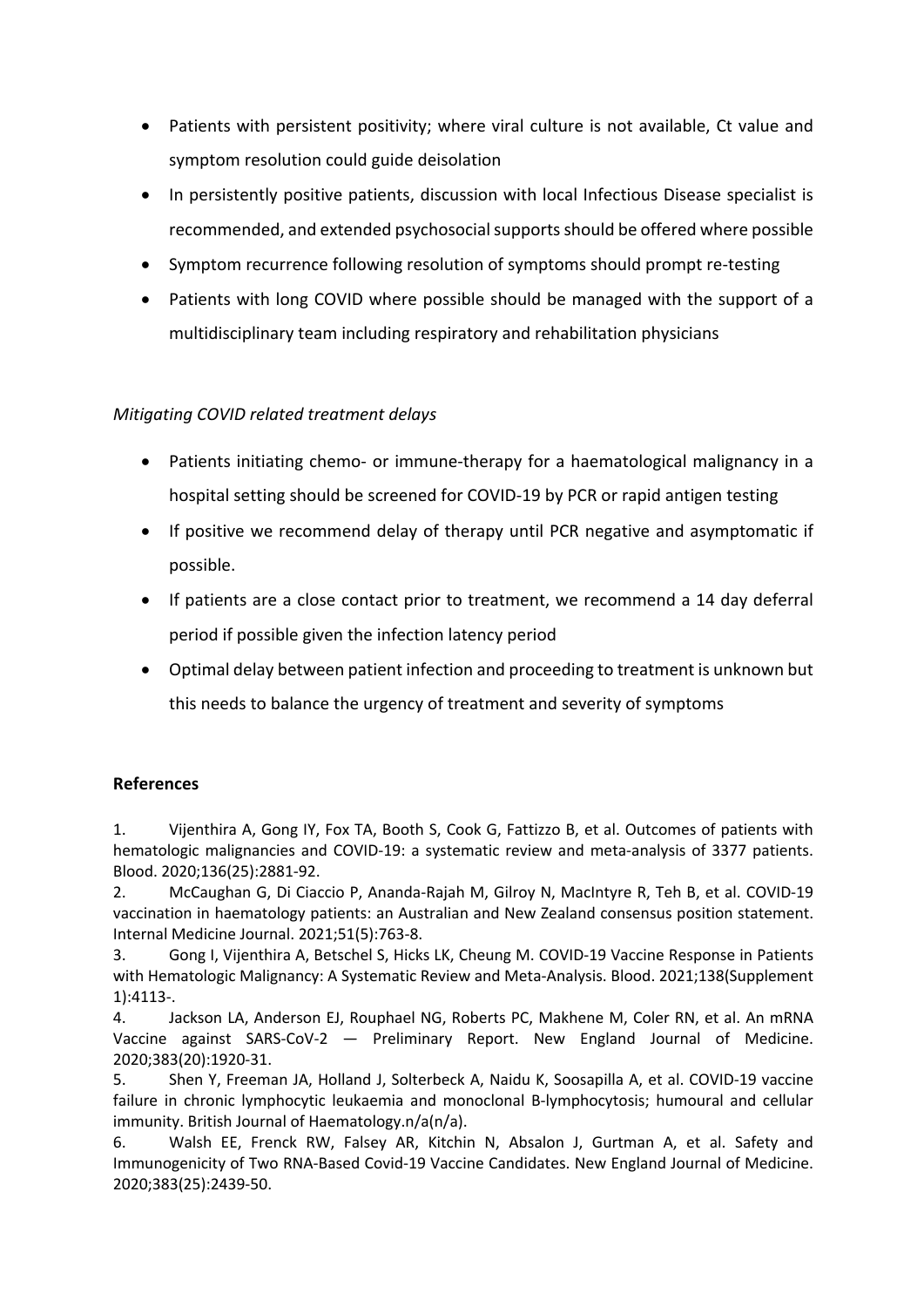7. Ng KYY, Zhou S, Tan SH, Ishak NDB, Goh ZZS, Chua ZY, et al. Understanding the Psychological Impact of COVID-19 Pandemic on Patients With Cancer, Their Caregivers, and Health Care Workers in Singapore. JCO Glob Oncol. 2020;6:1494-509.

8. (ANZTCT) AaNZTaCT. Position Statement: COVID-19 Management in Haematopoietic Stem Cell Transplant and Chimeric Antigen Receptor T cell Patients 2022 [Available from: https://anztct.org.au/wp-content/uploads/2022/03/ANZTCT-Position-Statement-COVID-Mgmt-TCT-29-March-2022-V1.1-.pdf.

9. Hamad N, Ananda-Rajah M, Gilroy N, MacIntyre R, Gottlieb D, Ritchie D, et al. Australia and New Zealand Transplant and Cellular Therapies COVID-19 vaccination consensus position statement. Intern Med J. 2021;51(8):1321-3.

10. Di Ciaccio P, McCaughan G, Trotman J, Ho PJ, Cheah CY, Gangatharan S, et al. Australian and New Zealand consensus statement on the management of lymphoma, chronic lymphocytic leukaemia and myeloma during the COVID-19 pandemic. Intern Med J. 2020;50(6):667-79.

11. Teh JSK, Coussement J, Neoh ZCF, Spelman T, Lazarakis S, Slavin MA, et al. Immunogenicity of COVID-19 vaccines in patients with hematologic malignancies: a systematic review and meta-analysis. Blood Advances. 2022;6(7):2014-34.

12. Herishanu Y, Rahav G, Levi S, Braester A, Itchaki G, Bairey O, et al. Efficacy of a third BNT162b2 mRNA COVID-19 vaccine dose in patients with CLL who failed standard 2-dose vaccination. Blood. 2022;139(5):678-85.

13. Terpos E, Gavriatopoulou M, Ntanasis-Stathopoulos I, Briasoulis A, Gumeni S, Malandrakis P, et al. The neutralizing antibody response post COVID-19 vaccination in patients with myeloma is highly dependent on the type of anti-myeloma treatment. Blood Cancer J. 2021;11(8):138.

14. Van Oekelen O, Gleason CR, Agte S, Srivastava K, Beach KF, Aleman A, et al. Highly variable SARS-CoV-2 spike antibody responses to two doses of COVID-19 RNA vaccination in patients with multiple myeloma. Cancer Cell. 2021;39(8):1028-30.

15. Maneikis K, Sablauskas K, Ringeleviciute U, Vaitekenaite V, Cekauskiene R, Kryzauskaite L, et al. Immunogenicity of the BNT162b2 COVID-19 mRNA vaccine and early clinical outcomes in patients with haematological malignancies in Lithuania: a national prospective cohort study. Lancet Haematol. 2021;8(8):e583-e92.

16. Guglielmelli P, Mazzoni A, Maggi L, Kiros ST, Zammarchi L, Pilerci S, et al. Impaired response to first SARS-CoV-2 dose vaccination in myeloproliferative neoplasm patients receiving ruxolitinib. Am J Hematol. 2021;96(11):E408-E10.

17. Pimpinelli F, Marchesi F, Piaggio G, Giannarelli D, Papa E, Falcucci P, et al. Fifth-week immunogenicity and safety of anti-SARS-CoV-2 BNT162b2 vaccine in patients with multiple myeloma and myeloproliferative malignancies on active treatment: preliminary data from a single institution. J Hematol Oncol. 2021;14(1):81.

18. Marasco V, Carniti C, Guidetti A, Farina L, Magni M, Miceli R, et al. T-cell immune response after mRNA SARS-CoV-2 vaccines is frequently detected also in the absence of seroconversion in patients with lymphoid malignancies. Br J Haematol. 2022;196(3):548-58.

19. Brosh-Nissimov T, Orenbuch-Harroch E, Chowers M, Elbaz M, Nesher L, Stein M, et al. BNT162b2 vaccine breakthrough: clinical characteristics of 152 fully vaccinated hospitalized COVID-19 patients in Israel. Clinical microbiology and infection : the official publication of the European Society of Clinical Microbiology and Infectious Diseases. 2021;27(11):1652-7.

20. Tenforde MW, Patel MM, Ginde AA, Douin DJ, Talbot HK, Casey JD, et al. Effectiveness of SARS-CoV-2 mRNA Vaccines for Preventing Covid-19 Hospitalizations in the United States. medRxiv : the preprint server for health sciences. 2021.

21. Levin MJ, Ustianowski A, De Wit S, Launay O, Avila M, Seegobin S, et al. LB5. PROVENT: Phase 3 Study of Efficacy and Safety of AZD7442 (Tixagevimab/Cilgavimab) for Pre-exposure Prophylaxis of COVID-19 in Adults. Open Forum Infect Dis. 2021;8(Suppl 1):S810-S.

22. Tixagevimab and Cilgavimab (Evusheld) for Pre-Exposure Prophylaxis of COVID-19. JAMA. 2022;327(4):384-5.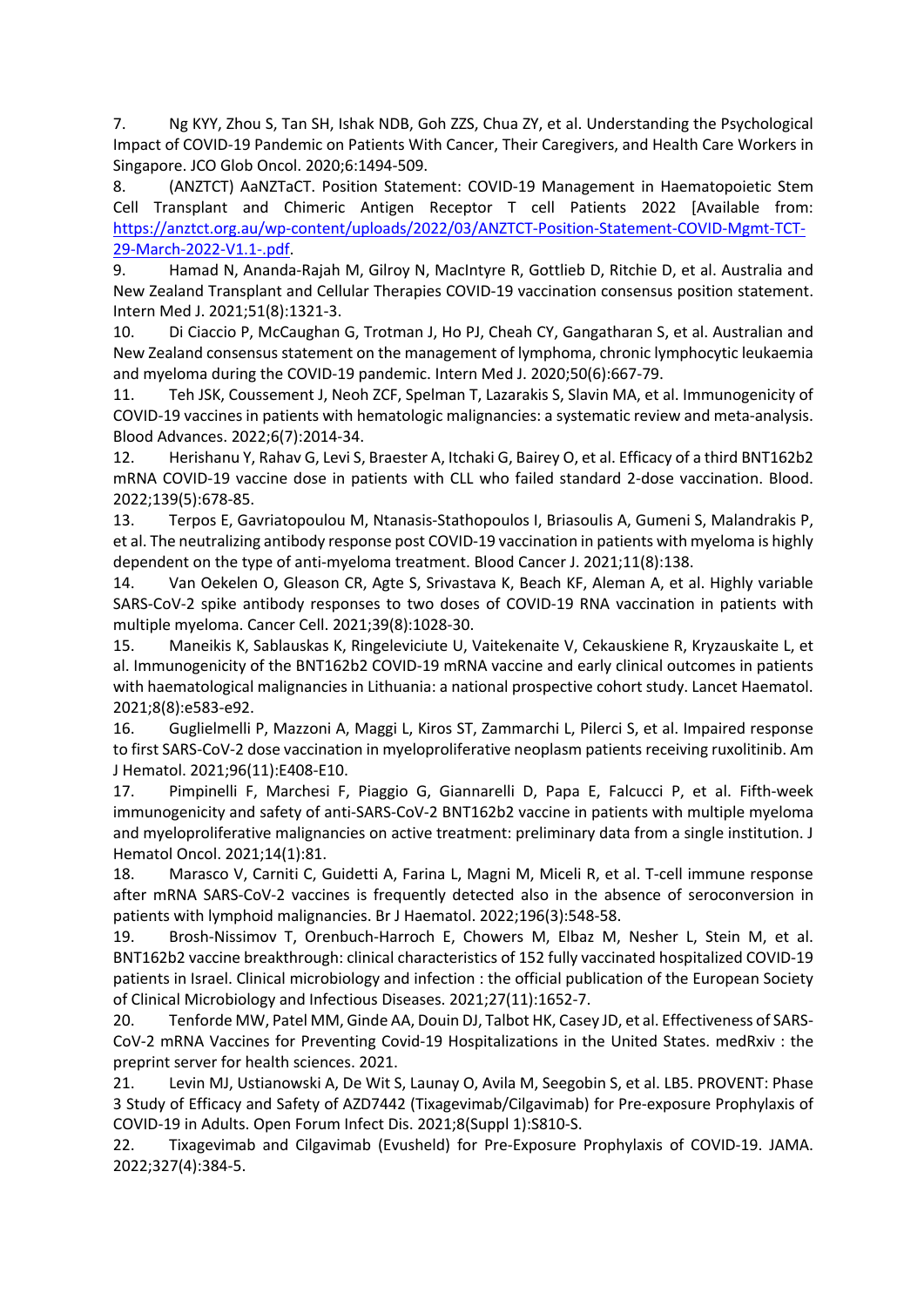23. Health NIo. COVID-19 Treatment Guidelines Panel. Coronavirus Disease 2019 (COVID-19) Treatment Guidelines. 2022 [cited 2022 5th April]. Available from: https://www.covid19treatmentguidelines.nih.gov/overview/prevention-of-sars-cov-

2/?utm\_source=site&utm\_medium=home&utm\_campaign=highlights.

24. Takashita E, Kinoshita N, Yamayoshi S, Sakai-Tagawa Y, Fujisaki S, Ito M, et al. Efficacy of Antiviral Agents against the SARS-CoV-2 Omicron Subvariant BA.2. The New England journal of medicine. 2022.

25. Health NZMo. Cancer Care and COVID-19 [Available from: https://teaho.govt.nz/reports/cancer-care.

26. Taskforce NC-CE. Caring for people with COVID-19 [Available from: https://covid19evidence.net.au/#living-guidelines.

27. Gupta A, Gonzalez-Rojas Y, Juarez E, Crespo Casal M, Moya J, Falci DR, et al. Early Treatment for Covid-19 with SARS-CoV-2 Neutralizing Antibody Sotrovimab. New England Journal of Medicine. 2021;385(21):1941-50.

28. Rockett R, Basile K, Maddocks S, Fong W, Agius JE, Johnson-Mackinnon J, et al. Resistance Mutations in SARS-CoV-2 Delta Variant after Sotrovimab Use. New England Journal of Medicine. 2022. 29. Takashita E, Kinoshita N, Yamayoshi S, Sakai-Tagawa Y, Fujisaki S, Ito M, et al. Efficacy of

Antibodies and Antiviral Drugs against Covid-19 Omicron Variant. New England Journal of Medicine. 2022;386(10):995-8.

30. Kabinger F, Stiller C, Schmitzová J, Dienemann C, Kokic G, Hillen HS, et al. Mechanism of molnupiravir-induced SARS-CoV-2 mutagenesis. Nature Structural & Molecular Biology. 2021;28(9):740-6.

31. Choi B, Choudhary MC, Regan J, Sparks JA, Padera RF, Qiu X, et al. Persistence and Evolution of SARS-CoV-2 in an Immunocompromised Host. The New England journal of medicine. 2020;383(23):2291-3.

32. Helleberg M, Niemann CU, Moestrup KS, Kirk O, Lebech AM, Lane C, et al. Persistent COVID-19 in an Immunocompromised Patient Temporarily Responsive to Two Courses of Remdesivir Therapy. The Journal of infectious diseases. 2020;222(7):1103-7.

33. Khatamzas E, Rehn A, Muenchhoff M, Hellmuth J, Gaitzsch E, Weiglein T, et al. Emergence of multiple SARS-CoV-2 mutations in an immunocompromised host. medRxiv : the preprint server for health sciences. 2021:2021.01.10.20248871.

34. Guidance on ending the isolation period for people with COVID-19, Third Update [press release]. Stockholdm: ECDC2022.

35. Prevention CfDCa. Ending Isolation and Precautions for People with COVID-19: Interim Guidance Centers for Disease Control and Prevention; 2022.

## **Contributors**

Campbell, A Teh, B. Mulligan, S. Ross, D. M. Weinkove, R. Gilroy, N. Gangatharan, S. Prince, H. M. Szer, J. Trotman, J. Lane, S.